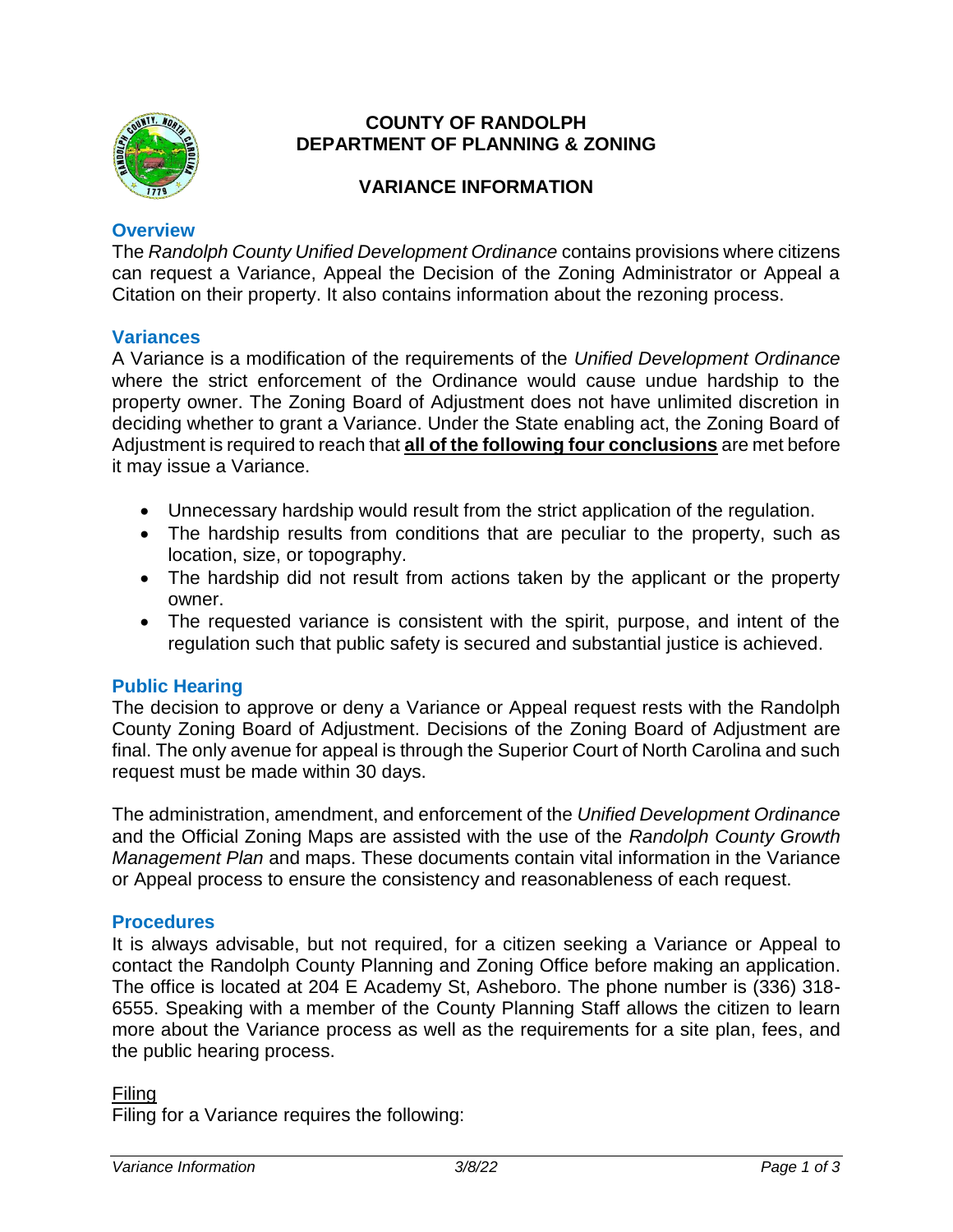- A completed and signed Variance application form;
- The applicable fee for Variance; and
- Site plan.

These items **must be submitted** by noon on the application deadline. Failure to submit any of the required information may delay your request and public hearing. The application deadline can be found by visiting the County Planning Department website page.

### Notifications

After the application has been received, County Planning Staff further reviews the request, prepares reports, and fulfills the legal notification process as established by State law. The notification process includes mailing first-class notifications to all adjoining property owners, a legal advertisement in the local newspaper, and posting a public hearing sign on the property. The County will also place the Zoning Board of Adjustment Agenda on the County website, [http://www.randolphcountync.gov,](http://www.randolphcountync.gov/) and will try to post more details regarding the case on the County Public Hearing page. Often these notifications will cause public inquiries. The Staff tries to pass the information along to the Zoning Board of Adjustment.

### Discussion with Interested Parties

The County Planning Staff also encourages applicants for Variances or Appeals to discuss the request with any other interested parties such as adjoining property owners and residences. Many times this will aid in the Variance process by allowing the interested parties to hear from the applicant before the public hearing and better understand the request.

#### **Withdrawals**

A request to withdraw a Variance or Appeal application must be made in writing, signed by the applicant, and submitted to the County Planning Staff as soon as possible. If the request to withdraw is submitted before any public notifications, a refund may be possible. If public notifications have already been sent, a refund will not be possible. The decision to withdraw the request from the agenda after the notifications have been sent is made by the Planning Director.

#### **Public Hearing**

**The applicant for the Variance request or their representative must be present for the Zoning Board of Adjustment Public Hearing.** The Zoning Board of Adjustment meetings are usually held on the Tuesday following the first Monday of each month in the Commissioner's Meeting Room in the 1909 Historic Courthouse located at 145-C Worth St, Asheboro. The meeting begins at 6:30 p.m. The meeting date may change due to other events (ex. elections, weather, etc.) or a meeting may be canceled if there are no requests for the Planning Board to consider. Always consult the County website for details of upcoming meetings.

#### Meeting Process

After the meeting is called to order, the Zoning Board of Adjustment will do a roll call to ensure that a quorum is present and the Zoning Board of Adjustment can conduct